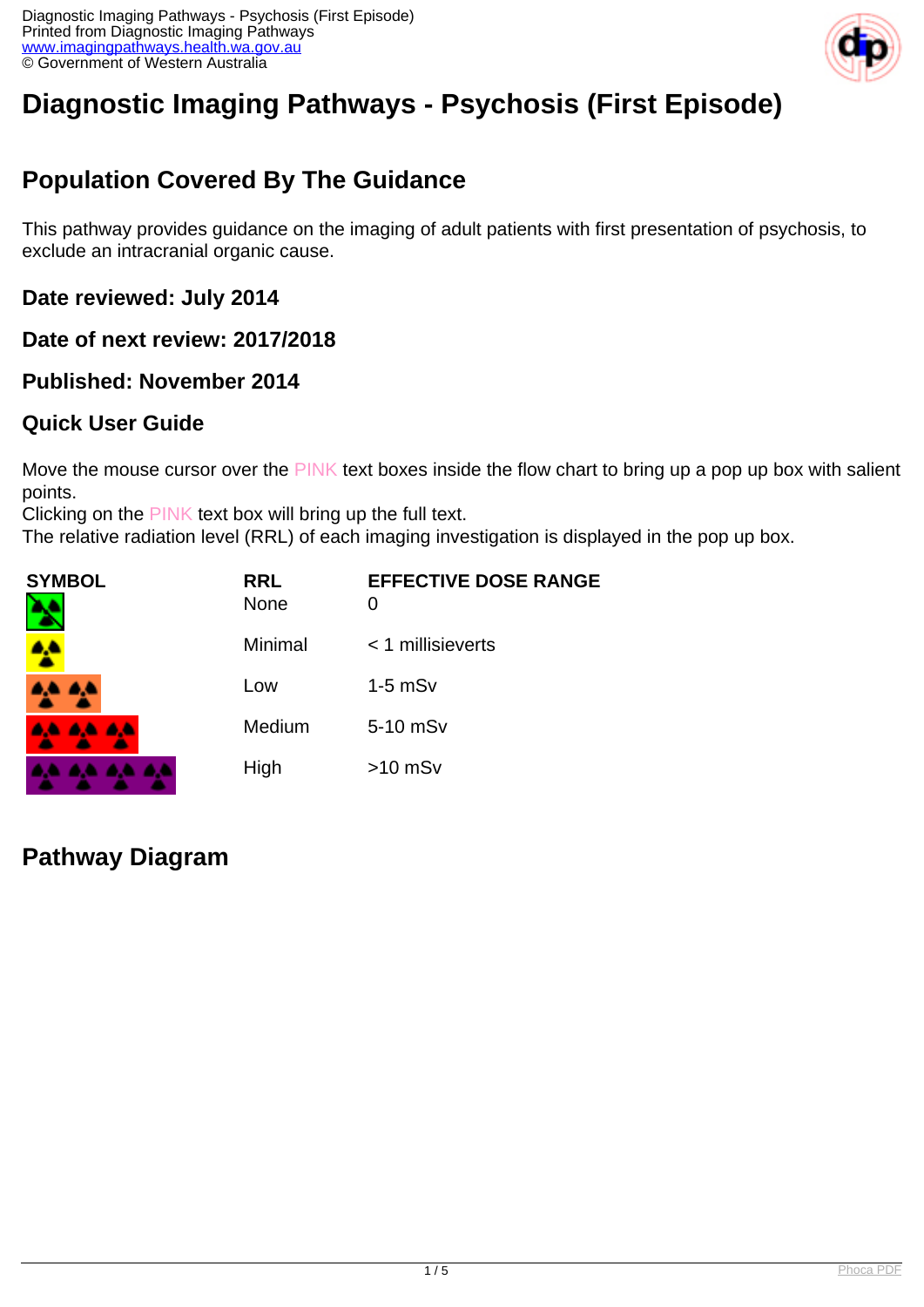Diagnostic Imaging Pathways - Psychosis (First Episode) Printed from Diagnostic Imaging Pathways [www.imagingpathways.health.wa.gov.au](http://www.imagingpathways.health.wa.gov.au/) © Government of Western Australia



Date reviewed: July 2014 Please note that this pathway is subject to review and revision



## **Image Gallery**

Note: These images open in a new page

Coming soon

## **Teaching Points**

- Neuroimaging can identify organic causes in patients with first episode psychosis and enhance diagnostic certainty
- Routine neuroimaging in FEP patients without neurological signs is controversial and has a very low yield for potentially causal lesions (<3%), similar to healthy volunteers. Local practice is consensus-based
- The Royal Australian and New Zealand College of Psychiatrists (RANZCP) recommends neuroimaging as part of the optimal initial assessment for patients presenting with first episode of psychosis where as NICE (National Institute for Health and Care Excellence) does not
- Patients with psychosis have been shown to have structural abnormalities when compared to controls on imaging, but whether imaging alters clinical management/outcome is still debated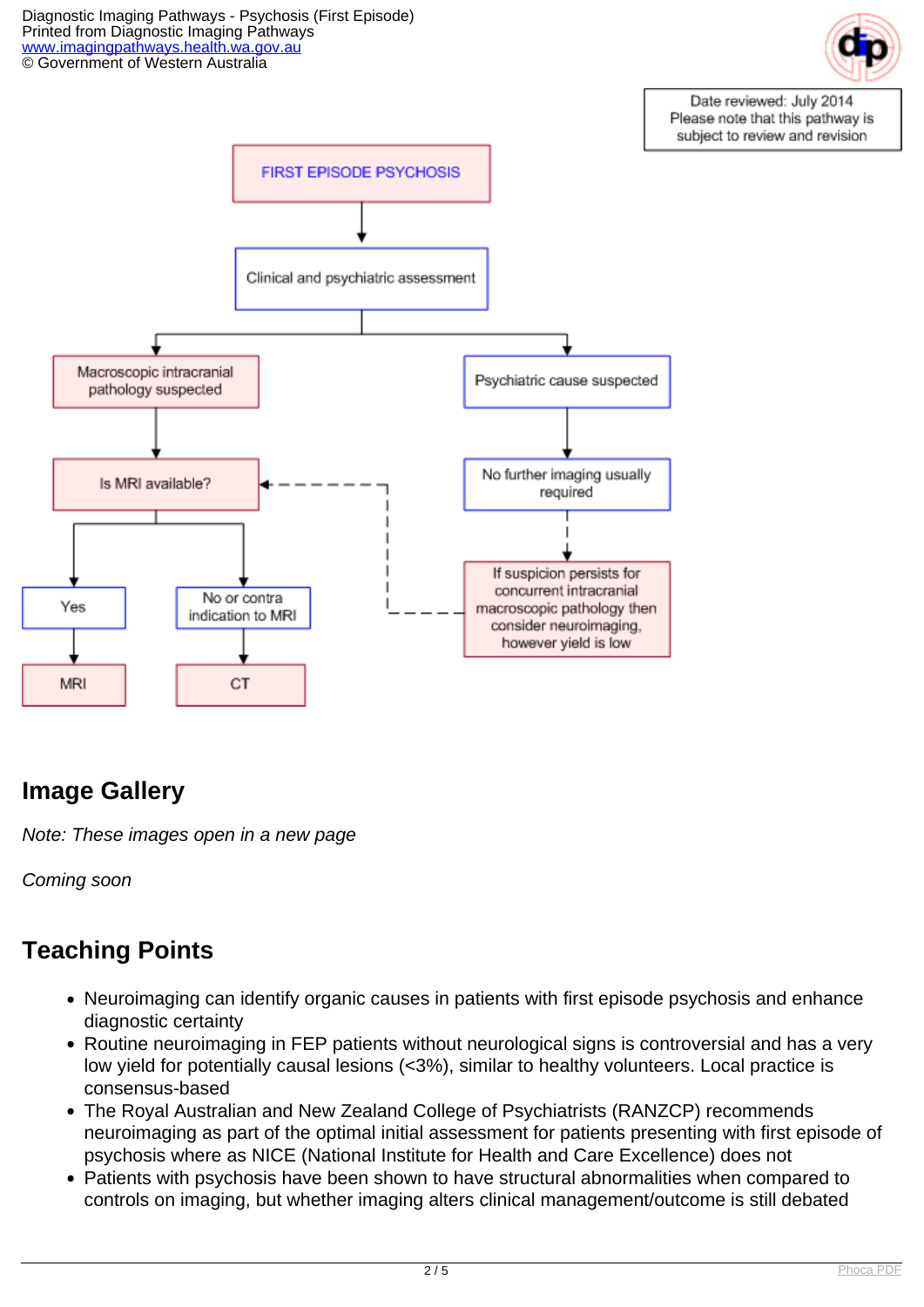

## **First Episode Psychosis**

- Neuroimaging can identify organic causes of First Episode Psychosis (FEP) and is indicated when there is clinical suspicion after specialist psychiatric assessment
- MRI is comparable to CT in detecting structural causes of FEP [1](index.php?option=com_content&view=article&id=87&tab=references#1) but MRI is generally preferred due to higher sensitivity for areas of interest; e.g. white matter changes, hippocampal changes suggesting epilepsy, vascular problems
- The usefulness of routine imaging in FEP where intracranial pathology is not suspected clinically is debatable. In the absence of neurological signs the prevalence of potentially causal brain lesions on neuroimaging is 0-3%, far outweighed by incidental findings, similar to healthy volunteers and unlikely to alter management [1-6](index.php?option=com_content&view=article&id=87&tab=references#1)
- While one Australian study found clinically important findings on MRI in 7.9% of FEP patients, this was not significantly different to normal controls and in only 1.3% of cases were lesions potentially accountable [7](index.php?option=com_content&view=article&id=87&tab=references#7)
- Due to the lack of evidence on clinical and cost-effectiveness, the National Institute for Health and Care Excellence does not recommend neuroimaging as a routine part of initial investigations for FEP [8,](index.php?option=com_content&view=article&id=87&tab=references#8)[96](index.php?option=com_content&view=article&id=87&tab=references#9)mm) cavum septum pellucidum [12-14](index.php?option=com_content&view=article&id=87&tab=references#12)
- decreased cerebral volume [15-17](index.php?option=com_content&view=article&id=87&tab=references#15)
- $\bullet$  increased ventricular system volume, especially in the lateral and third ventricles  $15,16$  $15,16$
- decreased hippocampal volumes

In addition, chronic schizophrenia has been shown to be associated with  $15$ 

- decreased volume of the amvadala
- increased volume of the basal ganglia

Information for consumers on CT **[InsideRadiology](http://insideradiology.com.au/pages/view.php?T_id=61#.U7y8AHbc-ec)** Information for consumers on MRI [InsideRadiology](http://insideradiology.com.au/pages/view.php?T_id=53#.U7y8NHbc-ec)

### **References**

### **Date of literature search: June 2014**

search methodology is available on request. [Email](index.php/contact-us)

rences are graded from Level I to V according to the Oxford Centre for Evidence-Based Medicine, Levels of ence. [Download the document](http://www.cebm.net/wp-content/uploads/2014/06/CEBM-Levels-of-Evidence-2.1.pdf)

- 1. Khandanpour N, Hoggard N, Connolly DJ. **The role of MRI and CT of the brain in first episodes of psychosis.** Clin Radiol. 2013;68(3):245-50. (Level III evidence)
- 2. Ebdrup BH, Lublin H, Akeson P, Glenthoj B. **Patients with first-episode psychosis should not be scanned routinely.** Ugeskr Laeger. 2011;173(7):484-9. (Level II evidence)
- 3. Bain BK. **CT scans of first-break psychotic patients in good general health.** Psychiatr Serv. 1998;49(2):234-5. (Level IV evidence)
- 4. Agzarian MJ, Chryssidis S, Davies RP, Pozza CH. **Use of routine computed tomography brain scanning of psychiatry patients.** Australas Radiol. 2006;50(1):27-8. (Level III evidence)
- 5. McKay D, Gorrell J, Cornish A, Tennant C, Rosen A, Moss B, et al. **Let's get physical: an audit of medical practice in first episode psychosis.** Australas Psychiatry. 2006;14(2):146-9. (Level IV evidence)
- 6. Katzman GL, Dagher AP, Patronas NJ. **Incidental findings on brain magnetic resonance imaging from**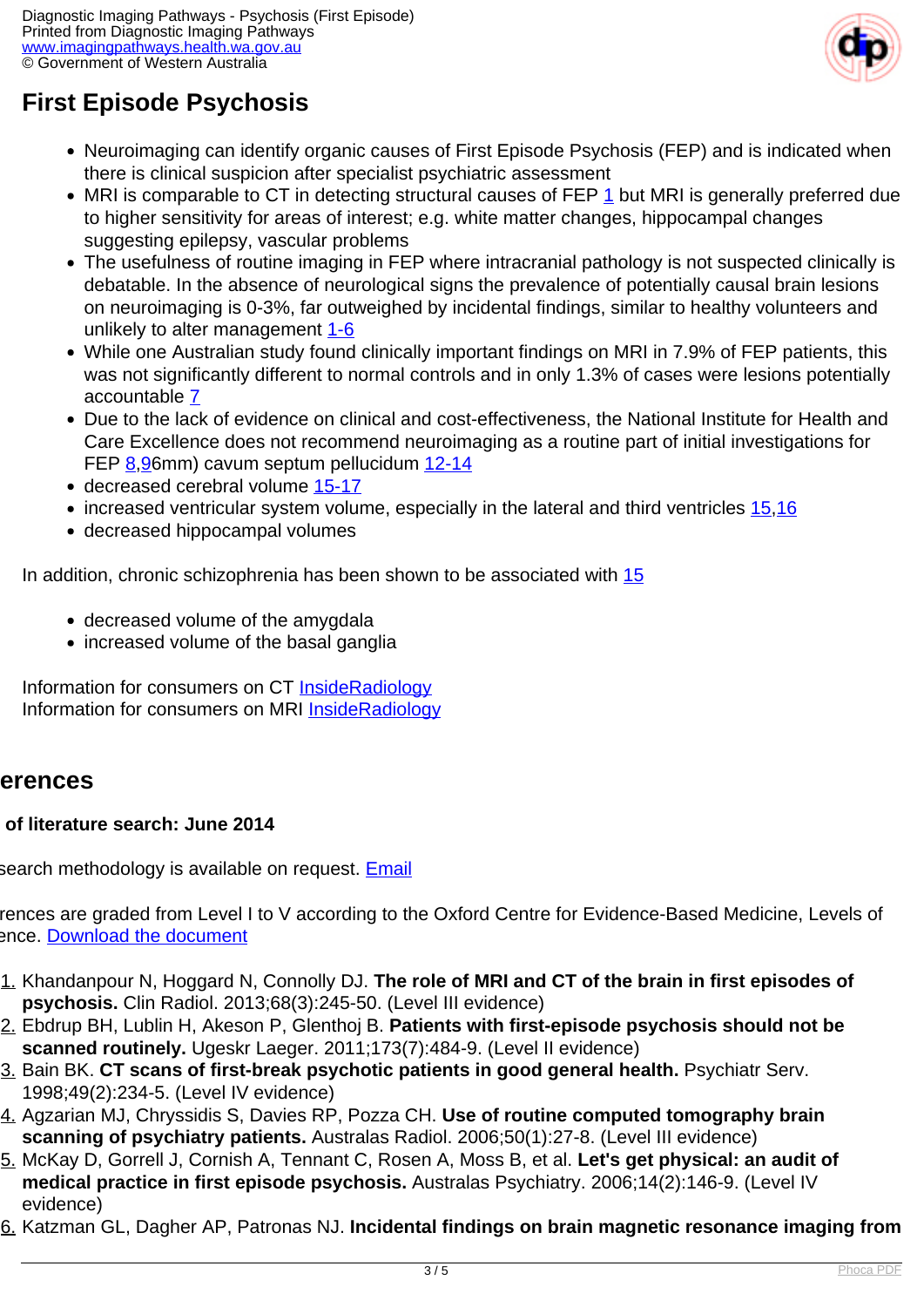

**1000 asymptomatic volunteers.** JAMA. 1999;282(1):36-9. (Level III evidence)

- 7. Lubman DI, Velakoulis D, McGorry PD, Smith DJ, Brewer W, Stuart G, et al. **Incidental radiological findings on brain magnetic resonance imaging in first-episode psychosis and chronic schizophrenia.** Acta Psychiatr Scand. 2002;106(5):331-6. (Level III evidence)
- 8. Albon E, Tsourapas A, Frew E, Davenport C, Oyebode F, Bayliss S, et al. **Structural neuroimaging in psychosis: a systematic review and economic evaluation.** Health Technol Assess. 2008;12(18):iii-iv, ix-163. (Level II evidence)
- 9. National Institute for Health and Care Excellence (NICE). **TA136 Structural neuroimaging in firstepisode psychosis.** 2008 [updated 2011 December 12; cited 2013 Aug 3rd]. (Evidence based guidelines). [View the reference](http://guidance.nice.org.uk/TA136/QuickRefGuide/pdf/English)
- 10. **Royal Australian and New Zealand College of Psychiatrists clinical practice guidelines for the treatment of schizophrenia and related disorders.** Aust N Z J Psychiatry. 2005;39(1-2):1-30. (Evidence based quidelines)
- 11. Lehman AF, Lieberman JA, Dixon LB, McGlashan TH, Miller AL, Perkins DO, et al. **Practice guideline for the treatment of patients with schizophrenia, second edition.** Am J Psychiatry. 2004;161(2 Suppl):1-56. (Consensus statement)
- 12. Degreef G, Bogerts B, Falkai P, Greve B, Lantos G, Ashtari M, et al. **Increased prevalence of the cavum septum pellucidum in magnetic resonance scans and post-mortem brains of schizophrenic patients.** Psychiatry Res. 1992;45(1):1-13. (Level IV evidence)
- 13. Galarza M, Merlo AB, Ingratta A, Albanese EF, Albanese AM. **Cavum septum pellucidum and its increased prevalence in schizophrenia: a neuroembryological classification.** J Neuropsychiatry Clin Neurosci. 2004;16(1):41-6. (Level III evidence)
- 14. Kasai K, McCarley RW, Salisbury DF, Onitsuka T, Demeo S, Yurgelun-Todd D, et al. **Cavum septi pellucidi in first-episode schizophrenia and first-episode affective psychosis: an MRI study.** Schizophr Res. 2004;71(1):65-76. (Level III evidence)
- 15. Wright IC, Rabe-Hesketh S, Woodruff PW, David AS, Murray RM, Bullmore ET. **Meta-analysis of regional brain volumes in schizophrenia.** Am J Psychiatry. 2000;157(1):16-25. (Level II evidence). [View](http://www.ncbi.nlm.nih.gov/pubmed/10618008) [the reference](http://www.ncbi.nlm.nih.gov/pubmed/10618008)
- 16. Vita A, De Peri L, Silenzi C, Dieci M. **Brain morphology in first-episode schizophrenia: a metaanalysis of quantitative magnetic resonance imaging studies.** Schizophr Res. 2006;82(1):75-88. (Level II evidence)
- 17. Salokangas RK, Cannon T, Van Erp T, Ilonen T, Taiminen T, Karlsson H, et al. **Structural magnetic resonance imaging in patients with first-episode schizophrenia, psychotic and severe nonpsychotic depression and healthy controls. Results of the schizophrenia and affective psychoses (SAP) project.** Br J Psychiatry Suppl. 2002;43:s58-65. (Level IV evidence)

### **Information for Consumers**

| Information from this website              | <b>Information from the Royal</b><br><b>Australian and New Zealand College</b><br>of Radiologists' website |  |
|--------------------------------------------|------------------------------------------------------------------------------------------------------------|--|
| <b>Consent to Procedure or Treatment</b>   | <b>Computed Tomography (CT)</b>                                                                            |  |
| <b>Radiation Risks of X-rays and Scans</b> | <b>Contrast Medium (Gadolinium versus lodine)</b>                                                          |  |
| <b>Computed Tomography (CT)</b>            | <b>Gadolinium Contrast Medium</b>                                                                          |  |